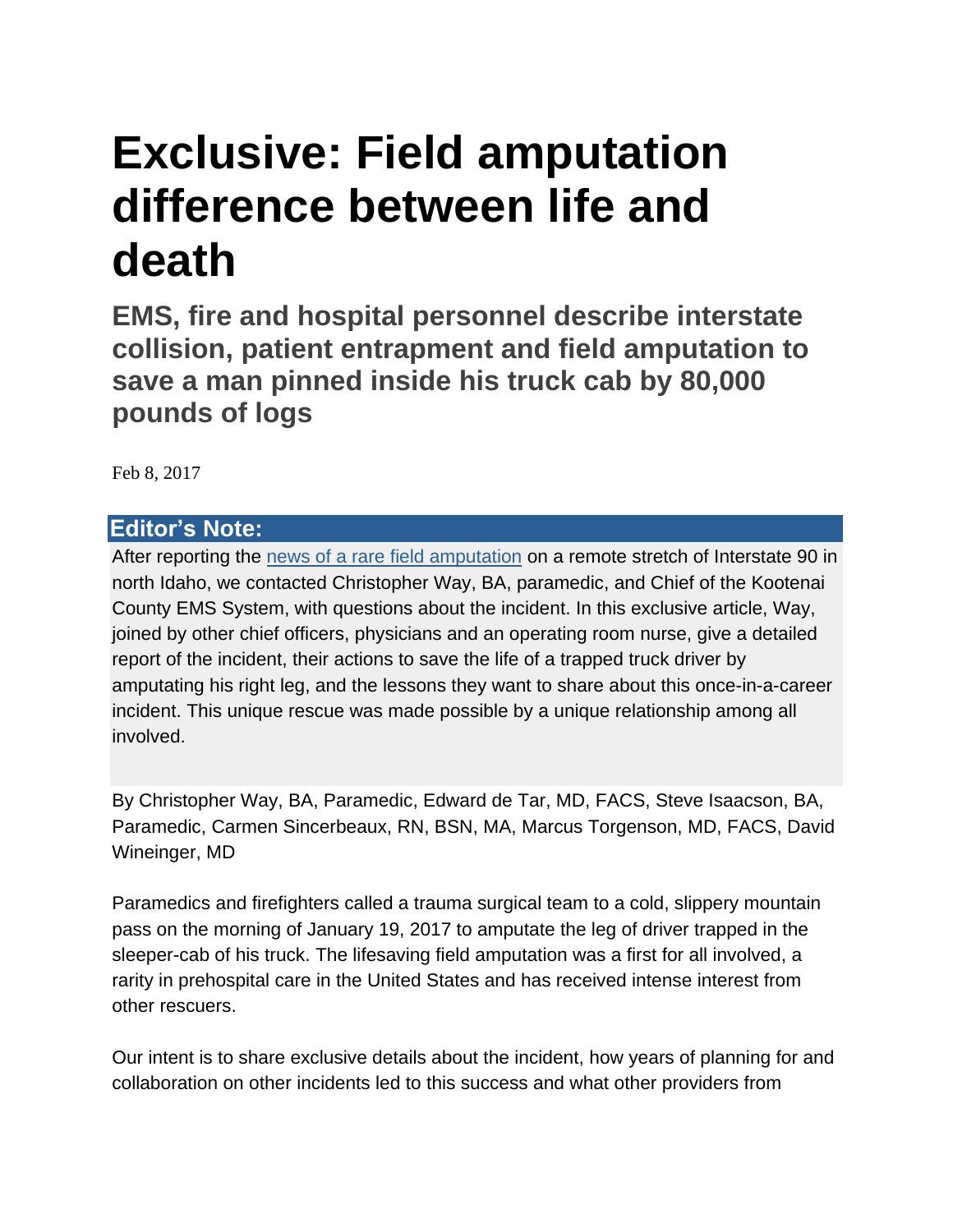hospital-based trauma teams to fire and rescue professionals to EMS providers can learn from this incident.

#### **FIRST RESPONSE AND SIZE-UP**



A field amputation was necessary to remove the drive of a semi after a collision with a log hauler on a remote stretch of I-90 in north Idaho. (All photos courtesy of Kootenai Fire and Rescue) Units from Shoshone County (Idaho) Fire District #2, under the command of Chief Mark Aamodt, responded to a multi-vehicle accident with injuries involving several semitrucks. Upon arrival, the responders realized the significance of their situation.

The incident happened just east of the 4th of July Pass in the west bound lanes of Interstate 90 near the Rose Lake interchange and on the Shoshone/Kootenai County line. There were multiple vehicles, mostly semi-tractor trailers, involved and the incident stretched over half a mile of the interstate.

Even with multiple vehicles, there were only two patients that required care and transport. One critically injured patient was immediately removed from the scene and transported by ground ambulance to Shoshone County Medical Center in Kellogg, Idaho — about 17 miles to the east.

At the time of the initial patient transport, there was no way to drive west toward the trauma center in Coeur d'Alene, Idaho because of the accident blocking the east bound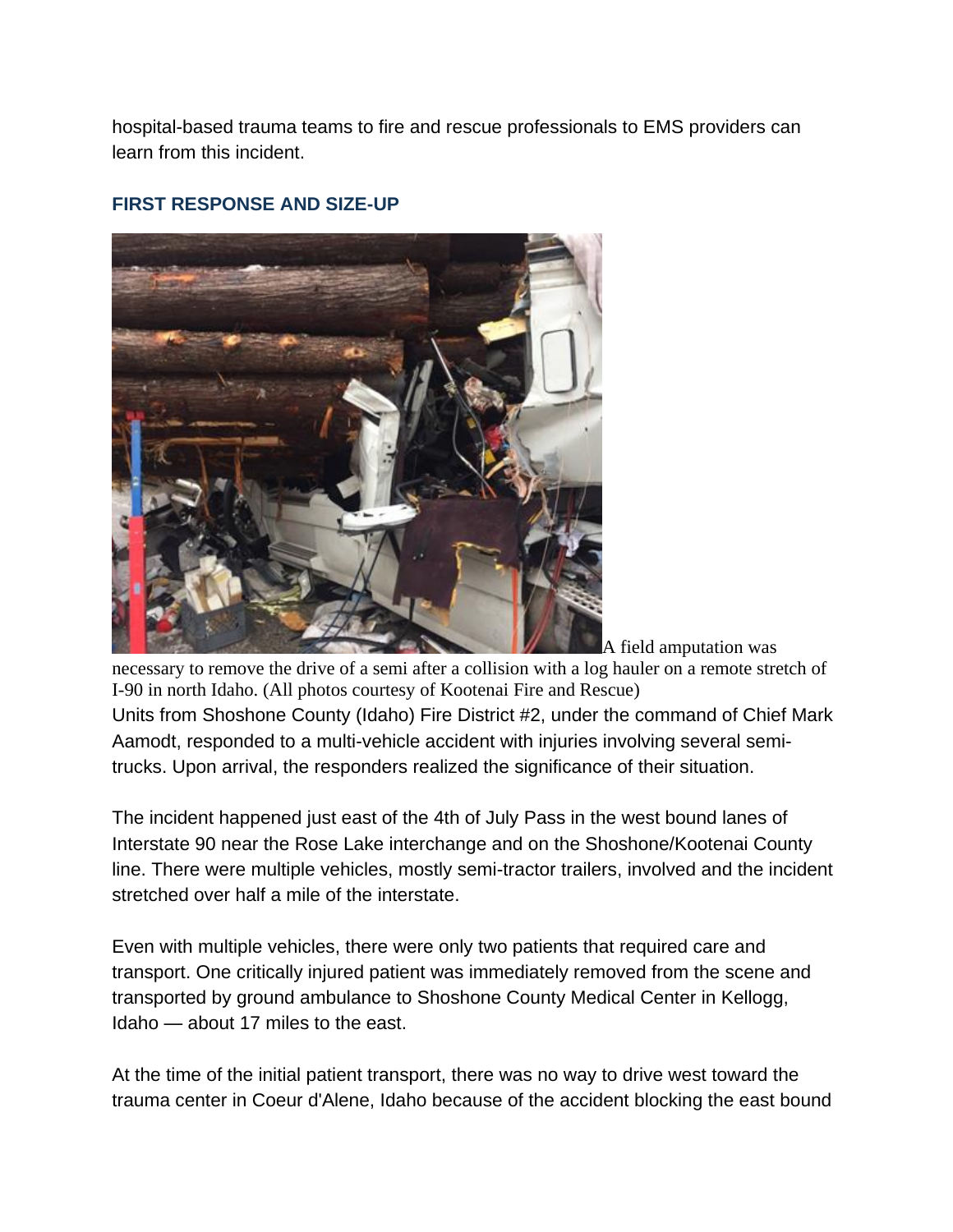lanes of the interstate. Additionally, air transport was not an option because of the freezing fog and ice that were persistent throughout the incident.



#### **DIFFICULT EXTRICATION OF TRAPPED DRIVER**

The focus of rescuers became extricating the driver who was trapped in the sleeper cab of his semi-truck. The accident is still under investigation; it is still unclear what caused the patient's rig to hit the back of a log truck carrying between 80,000 and 100,000 pounds of logs, but the impact forced the load of logs through the front cab of the truck, pushing the patient still in the driver's seat to the back wall of the sleeper cab. Both of his legs were trapped under the dash board and weight of the logs that were resting on top.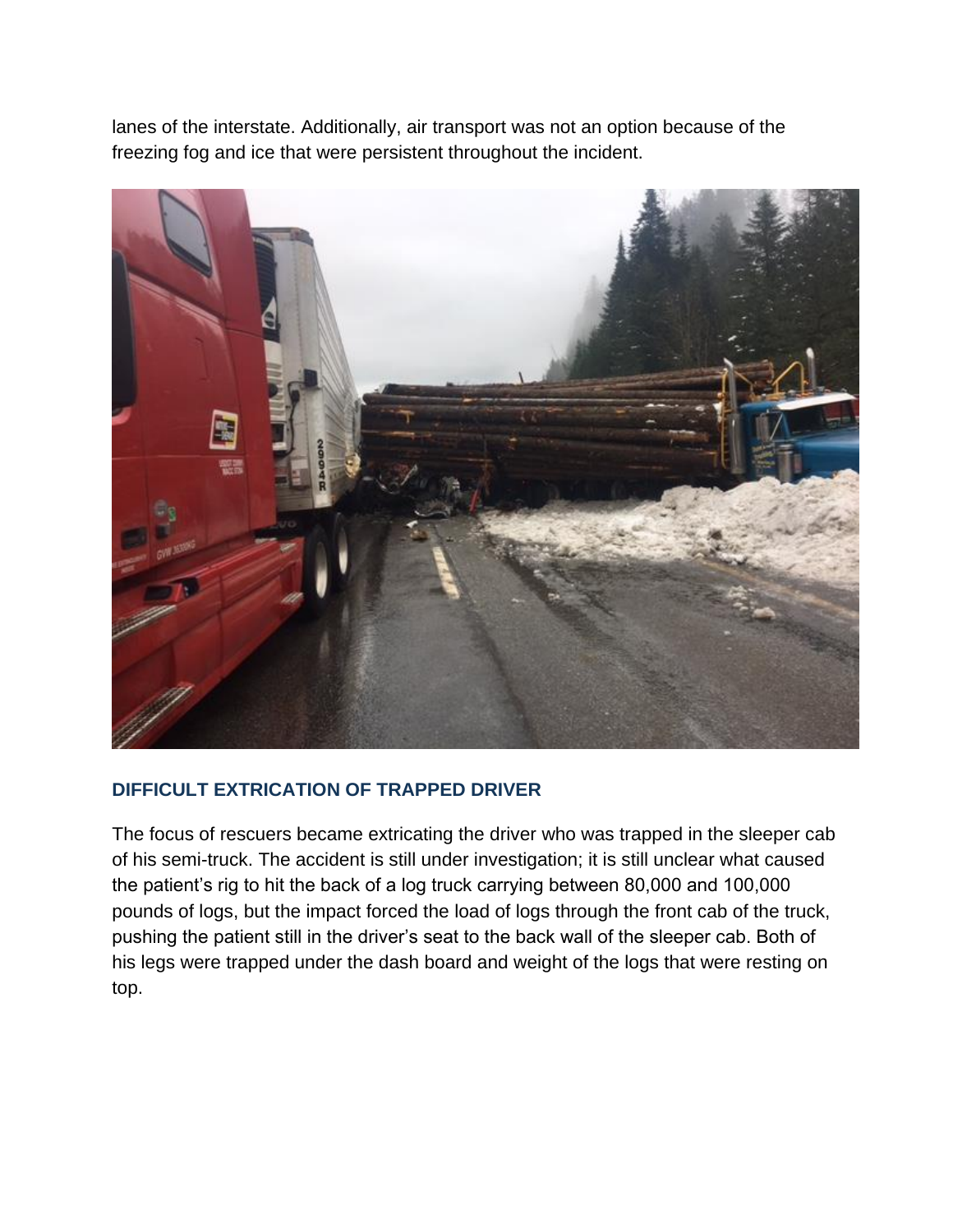

Realizing the significance of the incident and the need for additional resources, Aamodt called for a heavy rescue R121 unit from Kootenai County Fire and Rescue. The threeperson crew, consisting of a Lieutenant, an Engineer/Paramedic and a Firefighter/Paramedic, responded to the scene. Additionally, the KCFR Duty Chief, Division Chief Steve Isaacson, responded to the incident. This was an approximately 40-mile response on icy roads. Thus, taking time to get these resources on scene.

Upon arrival, the R121 crew began to assess the wreckage and prepare equipment for what would become a very difficult extrication. Shoring had already been placed on the semi with the patient and the load of logs however; additional shoring was put in place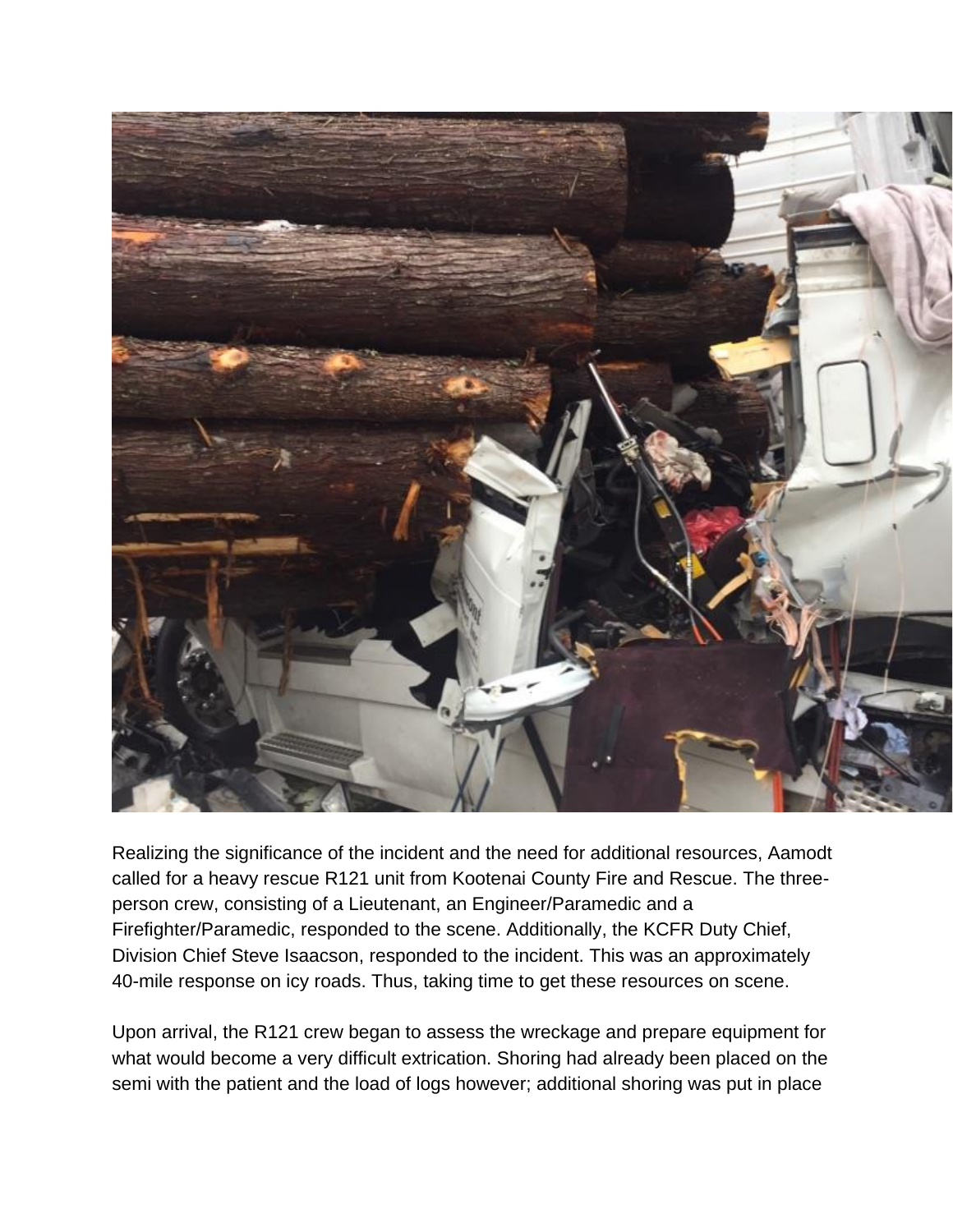to further secure the patient's vehicle and the log hauler. The crew also established IV access and provided pain management to the patient during the extrication.

Upon Chief Isaacson's arrival, he conferred with command and then the R121 crew and got a situation update. It had taken a full two hours to free the patient's left leg from its entrapment. After trying different techniques and equipment, rescuers determined that there was no safe way to fully remove the patient from the wreckage. The patient and first responders were all at significant risk by attempting further maneuvers to move the load (logs) on the semi or to attempt to manipulate the patient's position.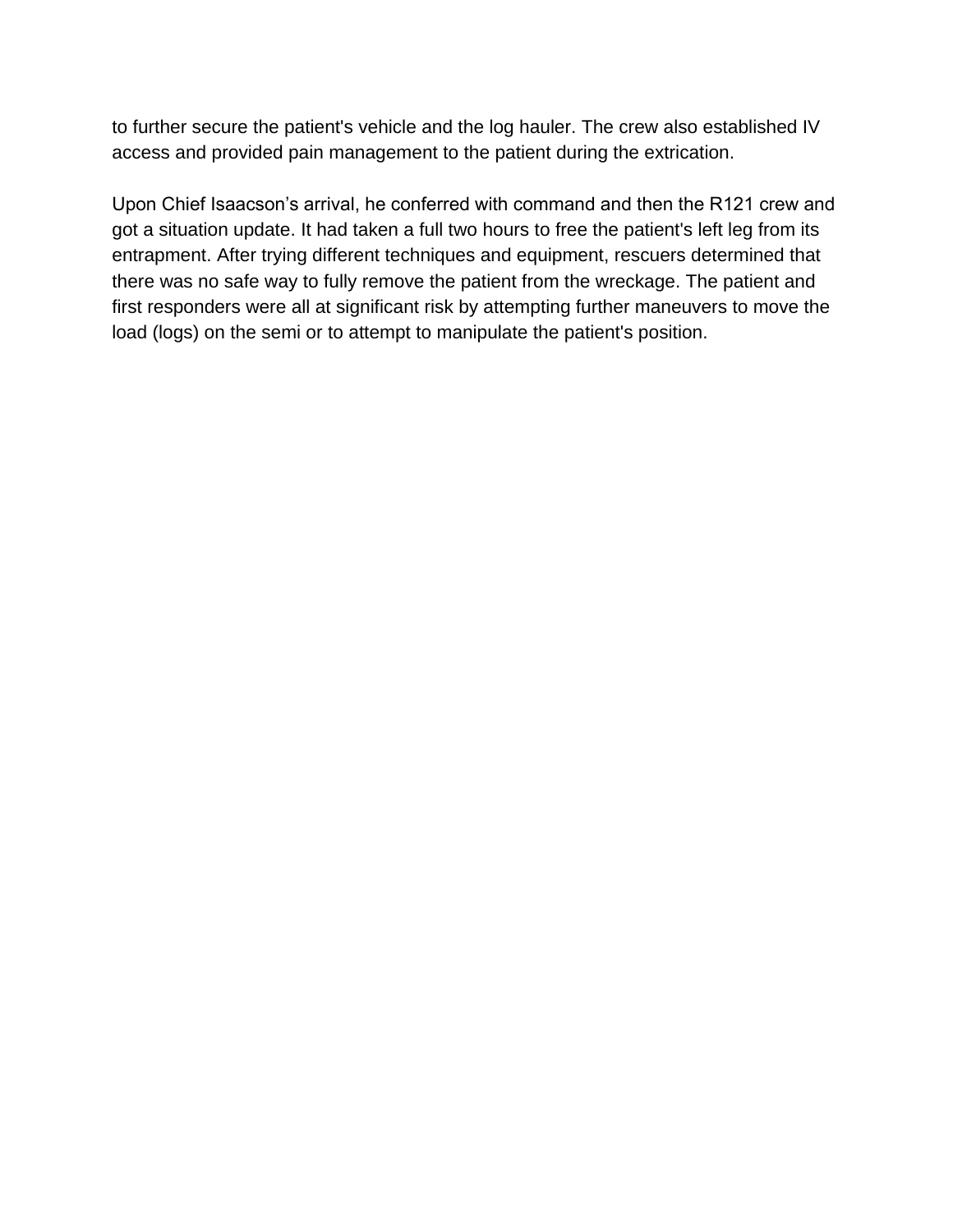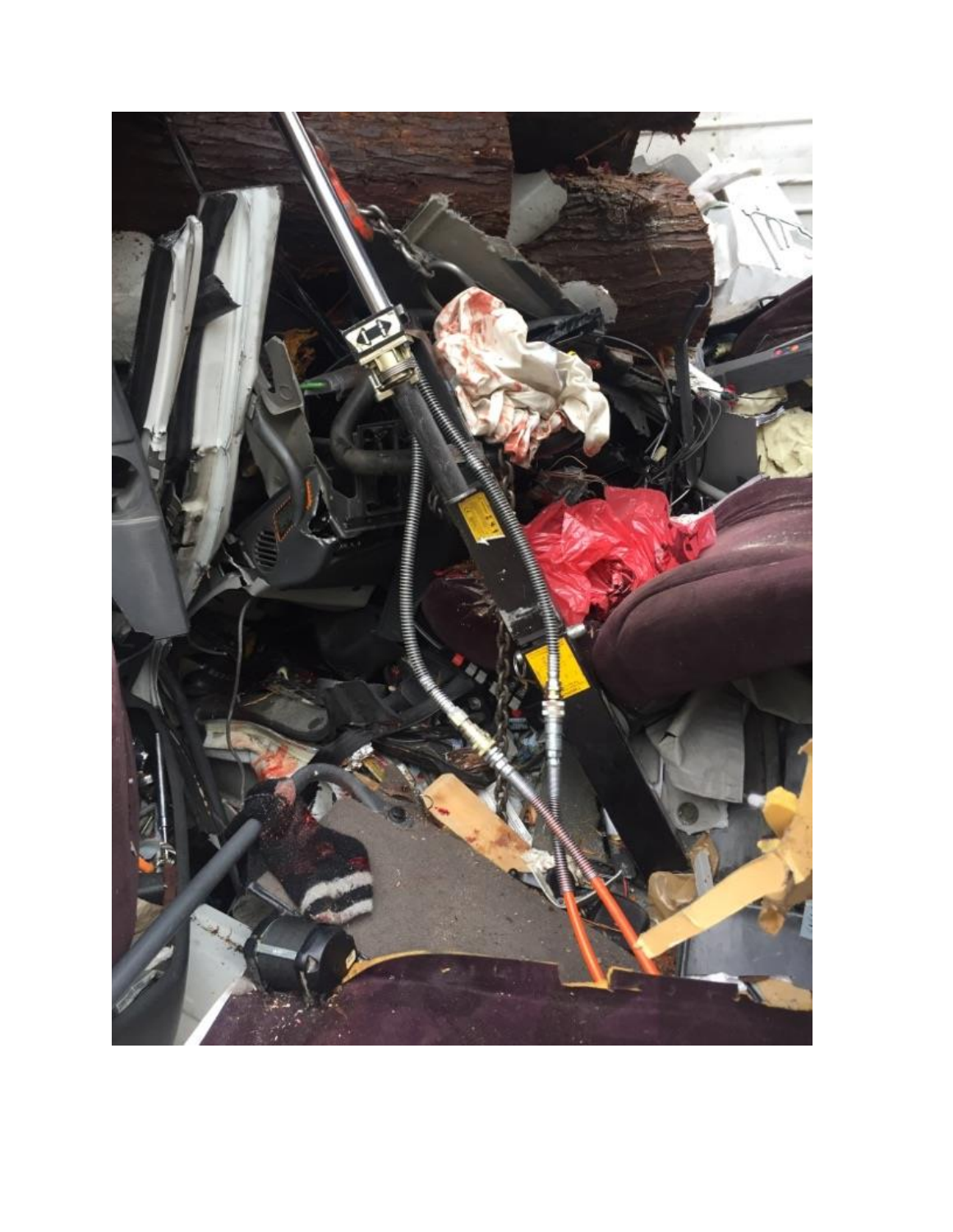# **FIELD AMPUTATION DECISION**

After working for almost three hours since the initial call and significant discussion, the difficult decision that a field amputation was the only way that this patient was going to be safely (for the patient and rescuers) extricated was made. Isaacson was placed in charge of arranging the appropriate response.

Because the scene was on the east side of the 4th of July mountain pass, there was no cellular service and he had to move about a mile and a half to be able to make phone calls to the hospital. He first contacted the Kootenai Health emergency department in Coure d'Alene. Isaacson spoke to one of the emergency physicians. They discussed the situation and agreed that an emergent field amputation was the only option available at that point.

The emergency physician contacted Marcus Torgenson, MD, FACS, the on-call trauma surgeon. Kootenai Health is a Level II trauma center about 30 miles west of the scene. As a designated trauma center, there is always an on-call surgical team available. On the morning of the incident, the operating room was completely open and a full complement of physicians and staff were available.

Isaacson also requested a scene response from Bill Keeley, Division Chief Kootenai County EMS System. Keeley responded to the scene with extra equipment. Chief Chris Way, KCEMSS, responded to Kootenai Health to gather the surgical team and supplies needed at the scene.

#### **FIELD SURGICAL TEAM**

Torgenson, the team leader, was joined by trauma surgeon Edward deTar, MD, FACS, anesthesiologist David Wineinger, MD, and Operating Room Nurse Manager Carmen Sincerbeaux. It was important that the rest of the OR continue to function as normal, the trauma center remain open with another trauma surgeon assuming call duties for Torgenson, and that the hospital remain ready for the truck driver, a priority 1 trauma patient who was clearly going to need further surgery.

In additional to the OR personnel, surgical equipment and O-negative blood was gathered for transport to the scene. Prior to leaving the hospital, it was communicated to Isaacson that although the patient was not actively bleeding, two tourniquets should be placed on the patient's trapped leg to facilitate the ensuing surgical procedure. Time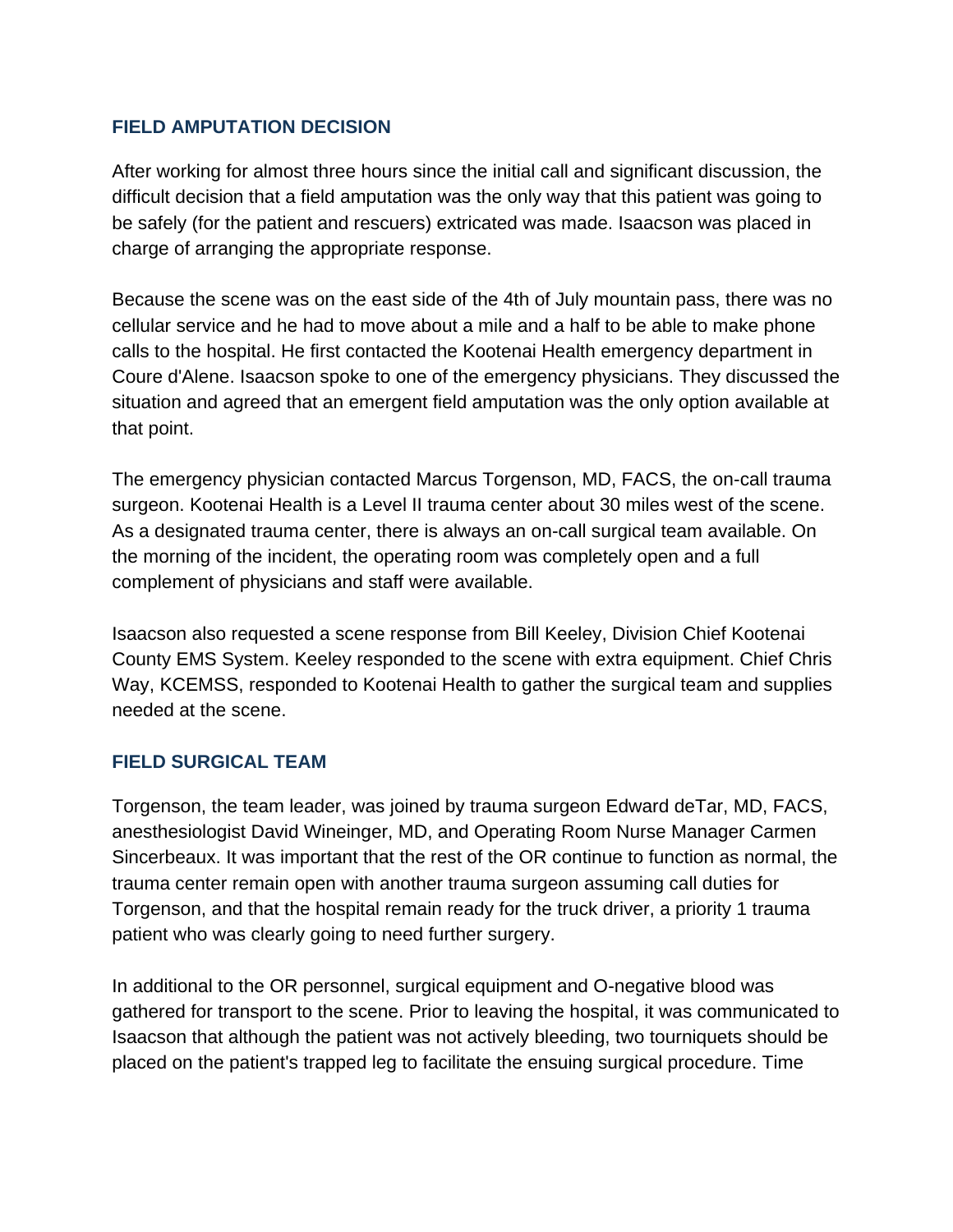from the initial call to the emergency department until the surgical team was leaving the trauma center, en route to the scene, was 34 minutes.

During the trip to the scene, Torgenson made some crucial decisions about the procedures he would use and discussed his thought process with de Tar. He discussed sedation and intubation options with Wineinger and made sure that Sincerbeaux had the equipment needed to utilize the techniques he wanted. It was also discussed that a quick decision on whether to transport to the emergency department or go directly to the OR with the patient was needed to ensure appropriate resources were available and ready.

# **PRE-AMPUTATION SAFETY BRIEFING**

Upon arrival at the incident, a very quick safety briefing was given to the hospital personnel. Fortunately, all of the KCFR and KCEMSS Chief Officers have both structural and wildland firefighting gear and the physicians who would be working on the patient were loaned PPE. Torgenson and Wineinger entered the sleeper cab, quickly assessed the patient and determined that due to the patient's position and inability to access his head that conscious sedation would be used for the surgical procedure.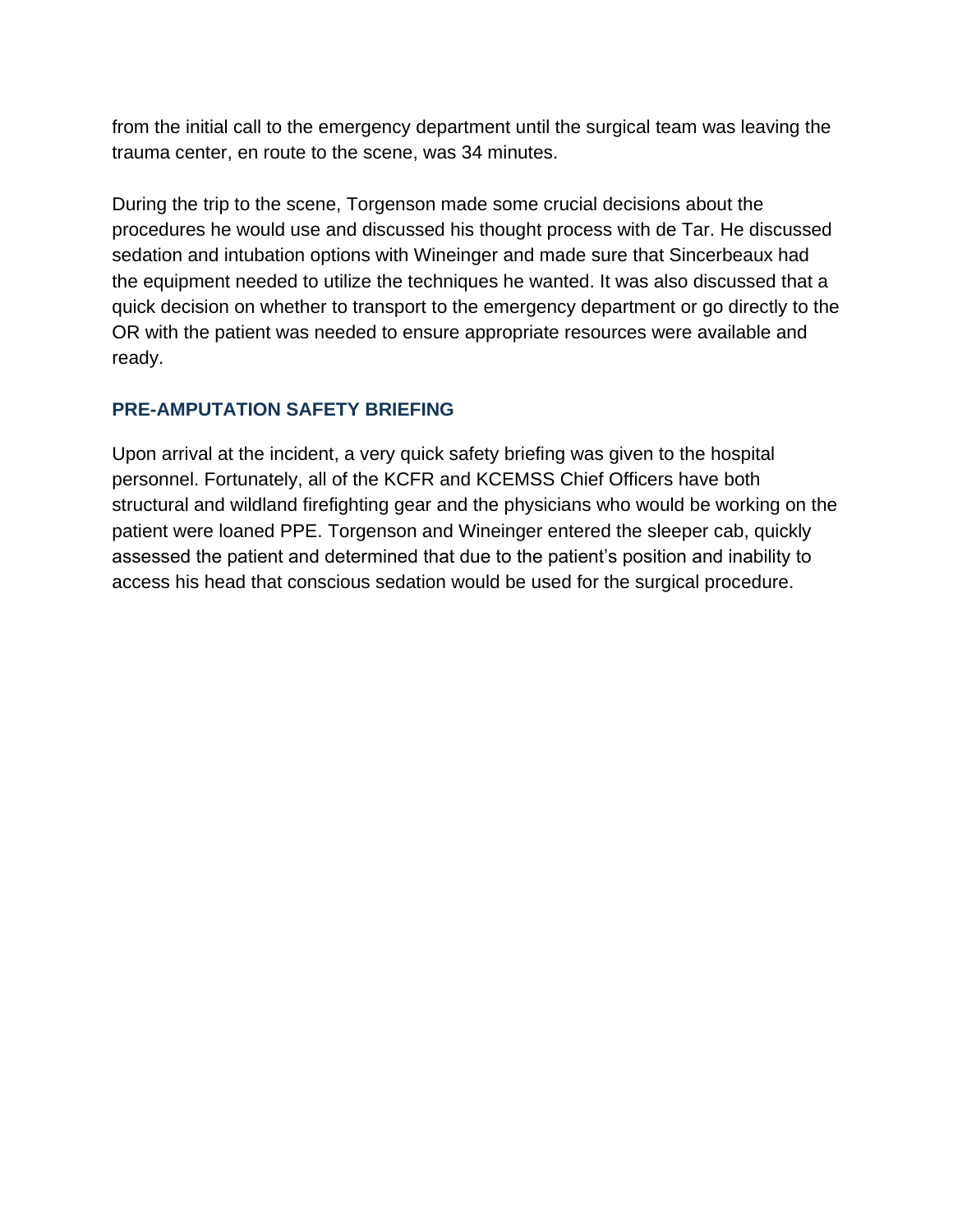

# **FIELD AMPUTATION PROCEDURE**

Wineinger established an additional IV to administer [ketamine](https://www.ems1.com/ems-products/narcotics-safes/articles/3031532-Ketamine-Drug-Whys/) and propofol to achieve sedation. Torgenson and de Tar prepped the patient for the procedure.

To access the patient's right leg, of which only a few inches below the knee were exposed, Torgenson reached the patient from the passenger side of the vehicle, laid on his left side across the wreckage and crawled under the crushed dashboard/steering column/overlying logs. This position gave him direct access to the patient's right knee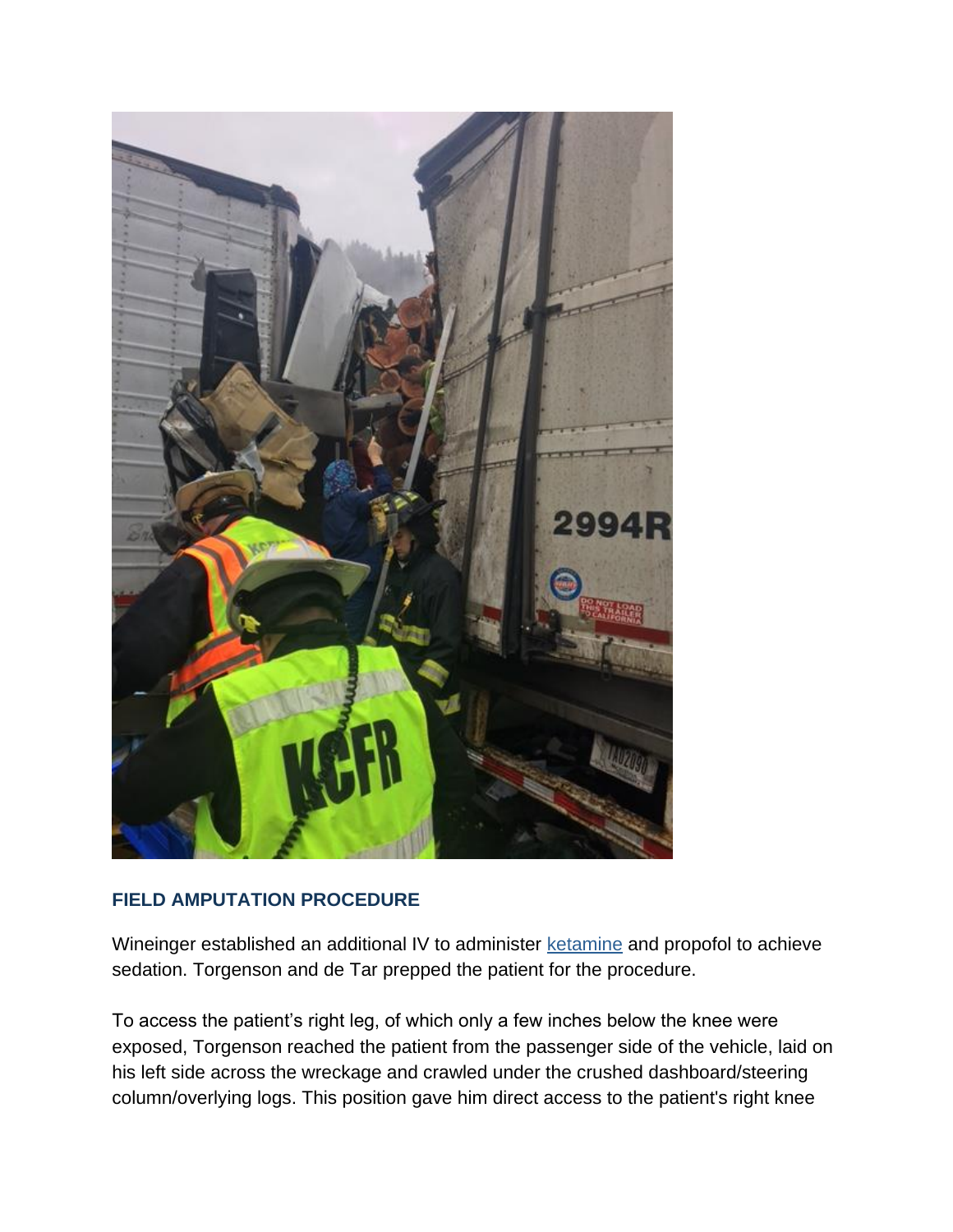joint while deTar provided exposure of the knee joint and lighting from the driver's side of the semi.

An EMS stretcher was placed close by to serve as a table for the surgical tools. One of the photos from the incident shows Sincerbeaux with the surgical tools

Due to the limited patient access and the weight of the load on the patient, it was quickly determined that a through the joint amputation would be done. At this time, an ALS ambulance from Kootenai County, Northern Lakes Fire Medic 51, was positioned to receive and transport the patient. Idaho State Police and Idaho Department of Transportation closed the east bound lanes of I-90 so that the ambulance could be placed close to the scene and have egress from the incident. The ambulance was also warmed and the blood was placed in the IV warming drawer knowing that the patient had been exposed to the elements for a significant amout of time at this point.

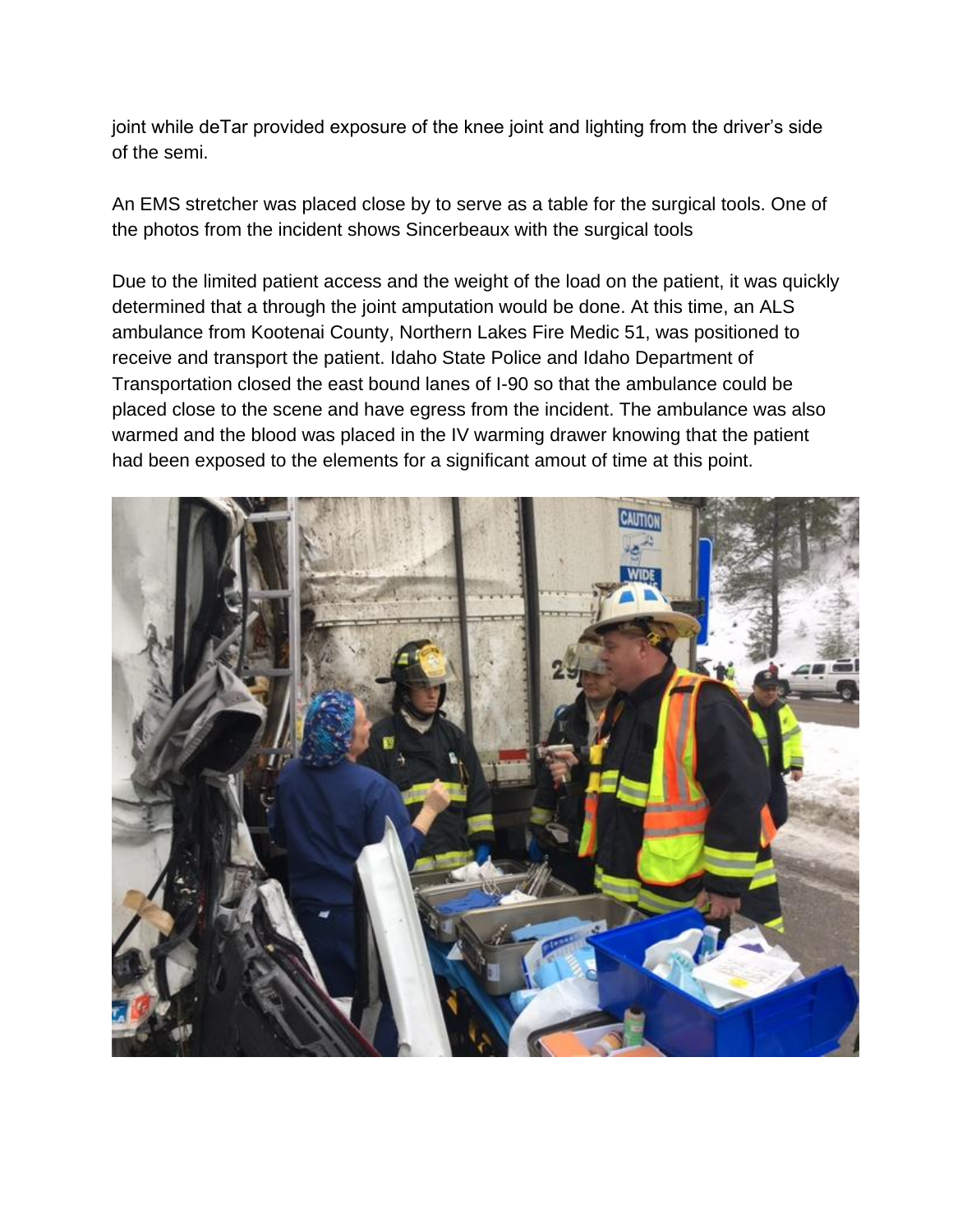The surgical procedure took less than 10 minutes with no unforeseen complications and minimal external blood loss. Post amputation, a little more extrication took place to facilitate patient movement. Once that was completed, the patient was quickly moved to an EMS stretcher and placed in the pre-positioned, warm ambulance.

# **TRANSPORT TO THE EMERGENCY DEPARTMENT**

Wineinger and the ambulance crew successfully intubated the patient while Torgenson and Sincerbeaux dressed and covered the wound to prepare for transport. O-negative blood was given and the tourniquets were left in place during transport. The care team also determined that because of the patient's potential for other injuries and hypothermia that it was more appropriate to evaluate him in the trauma room in the emergency department rather than go directly to the operating room.

Torgenson and Wineinger, along with the M51 paramedic, transported the patient. Way transported the other surgical team members back to the hospital so they could assist in continuing patient care and surgery.

# **INCREDIBLE RELATIONSHIPS LEAD TO INCREDIBLE SUCCESS**

From the time of surgical team arrival on scene until the patient was being transported to the trauma center was less than 40 minutes. For the personnel on scene, it didn't seem that long. The entire trip to and from Kootenai Health took no longer than 100 minutes.

Part of the reason for the relatively short response, scene and transport time — this happened on a very remote stretch of north Idaho interstate — and the overall success of this incident was the incredible relationship all of the responders share with each other. While this was the first time they had done something of this magnitude together, they are fortunate to work in a collaborative environment where other efforts had prepared them to know and respect each other.

# **COLLABORATIVE PLANNING, TRAINING, COMMUNICATION AND RESPONSE**

This wasn't the first time that week that many of the same people had worked together on a multi-victim trauma incident.

EMS is a regular and contributing member of Kootenai Health's trauma committee. The physicians — surgeons, ER and anesthesia — are also all members of that committee and met the day before the incident for a trauma meeting. The hospital is supportive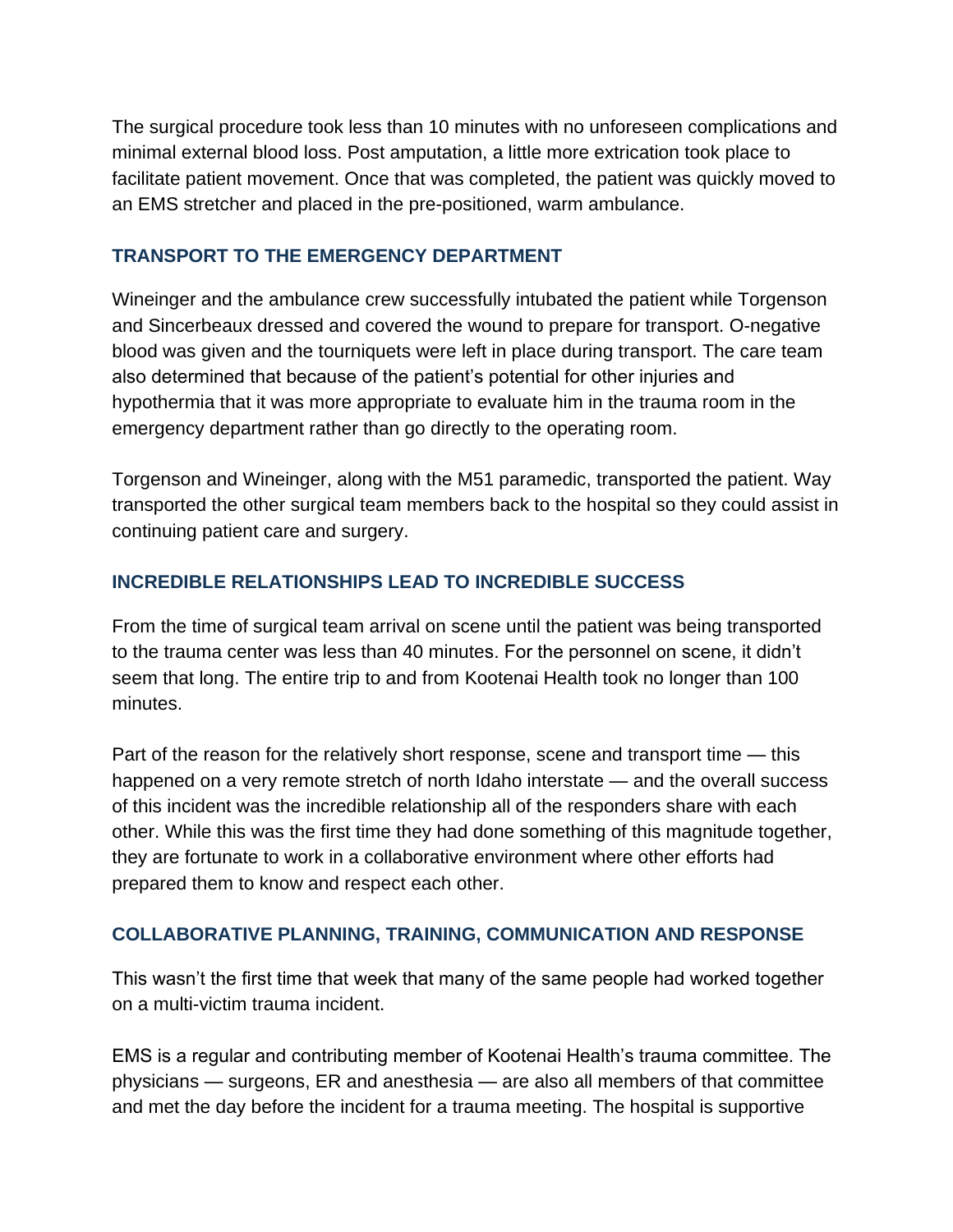and encouraging of these relationships and the communication it takes to maintain them. Again, a significant part of the successful outcome for this patient can be attributed to the importance placed on relationships, collaboration, communication and the teamwork that were displayed in this incident.

# **6 LESSONS LEARNED**

There were many lessons learned that are equally important to share.

#### **1. PRE-PLAN**

Pre-plan for as many different types of incidents as you can. In this case, the surgical procedure itself didn't need discussion, but advance planning for a field amputation who and what equipment from the OR to take to a scene — could have saved a few minutes.

# **2. ACTIVATE ADDITIONAL RESOURCES EARLY**

Although a difficult decision, sometimes calling for additional resources from fire, EMS and the hospital early will save time.

#### **3. EXTRA PPE**

The surgical team was fortunate to have a small amount of extra PPE, but that could have easily not been the case and difficult decisions would have to be made about the level of protection available/provided.

#### **4. HOT WASH**

Conduct a quick and informal hot wash because of the number of agencies/personnel involved. If possible, include the hospital personnel in the hot wash.

# **5. ONGOING MONITORING, ASSISTANCE**

Agencies need to implement some form of monitoring responders. This was a highacuity low-(almost never)-frequency call and ensuring the health of the responders, including hospital staff, is paramount.

# **6. COMMUNICATIONS PRACTICE, LIMITATIONS**